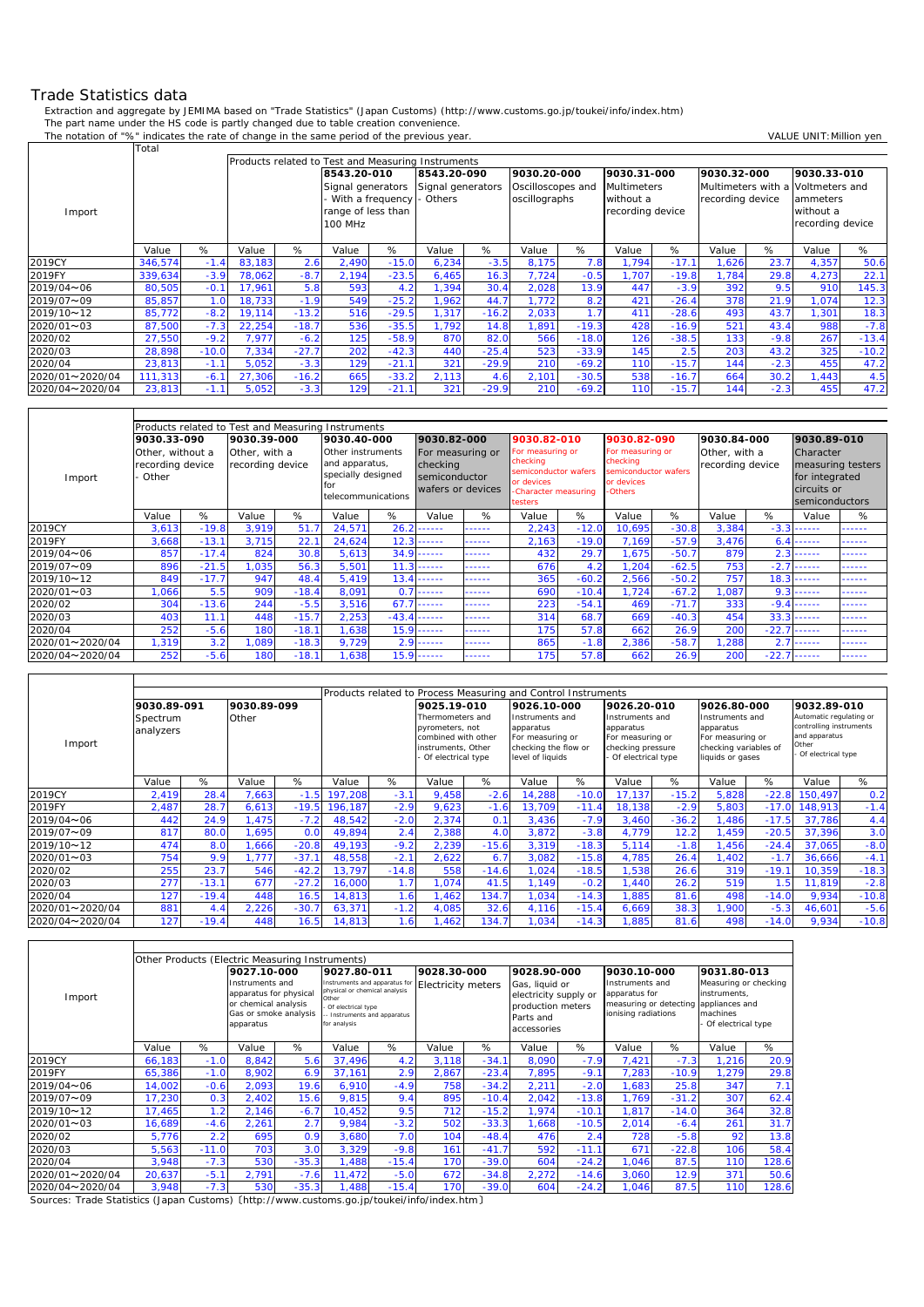|                 | Total   |         |                                                                                  |         |        |                   |             |                                    |                                              |         |                                        |         |                                                             |                |                                        |         |
|-----------------|---------|---------|----------------------------------------------------------------------------------|---------|--------|-------------------|-------------|------------------------------------|----------------------------------------------|---------|----------------------------------------|---------|-------------------------------------------------------------|----------------|----------------------------------------|---------|
|                 |         |         | Products related to Test and Measuring Instruments<br>8543.20-000<br>9030.33-100 |         |        |                   |             |                                    |                                              |         |                                        |         |                                                             |                |                                        |         |
|                 |         |         |                                                                                  |         |        |                   | 9030.20-000 |                                    | 9030.31-000                                  |         | 9030.32-000                            |         |                                                             |                | 9030.33-900                            |         |
| Export          |         |         |                                                                                  |         |        | Signal generators |             | Oscilloscopes and<br>oscillographs | Multimeters<br>without a<br>recording device |         | Multimeters with a<br>recording device |         | Voltmeters and<br>ammeters<br>without a<br>recording device |                | Other<br>without a<br>recording device |         |
|                 | Value   | %       | Value                                                                            | %       | Value  | %                 | Value       | %                                  | Value                                        | %       | Value                                  | %       | Value                                                       | %              | Value                                  | %       |
| 2019CY          | 553,209 | $-7.0$  | 237,496                                                                          | $-10.6$ | 55,422 | 41.7              | ,263        | $-5.3$                             | 1,210                                        | $-3.4$  | 739                                    | $-32.6$ | ,598                                                        | 15.9           | 5,683                                  | 6.8     |
| 2019FY          | 563,520 | $-3.7$  | 259,058                                                                          | .5      | 65,500 | 62.9              | ,215        | $-8.4$                             | 1.167                                        | $-7.8$  | 740                                    | $-22.6$ | .641                                                        | 16.0           | 5,481                                  | $-1.8$  |
| 2019/04~06      | 130,181 | $-15.5$ | 51,016                                                                           | $-28.5$ | 8,799  | 47.4              | 255         | $-16.9$                            | 254                                          | $-27.4$ | 169                                    | $-41.5$ | 470                                                         | 37.0           | 1,406                                  | 6.2     |
| 2019/07~09      | 140.420 | $-8.0$  | 64,631                                                                           | $-9.9$  | 17,831 | 36.6              | 332         | $-8.0$                             | 230                                          | $-27.9$ | 138                                    | $-46.3$ | 389                                                         | 6.6            | 1.134                                  | $-11.7$ |
| 2019/10~12      | 153,981 | 2.6     | 72,851                                                                           | 15.5    | 20,006 | 61.4              | 393         | 4.5                                | 417                                          | 44.8    | 289                                    | 8.2     | 382                                                         | 9 <sup>o</sup> | ,685                                   | 11.3    |
| 2020/01~03      | 138,938 | 8.0     | 70,560                                                                           | 44.0    | 18,864 | 114.7             | 235         | $-16.8$                            | 266                                          | $-13.8$ | 144                                    | 0.5     | 400                                                         | 12.0           | ,256                                   | $-13.9$ |
| 2020/02         | 47.094  | 10.9    | 22,979                                                                           | 51.3    | 5,896  | 107.2             | 66          | $-36.2$                            | 94                                           | $-24.9$ | 57                                     | $-6.3$  | 156                                                         | 29.9           | 459                                    | $-25.6$ |
| 2020/03         | 54.185  | 1.8     | 28,143                                                                           | 28.3    | 6,300  | 105.1             | 107         | 3.7                                | 99                                           | $-15.4$ | 49                                     | 6.8     | 156                                                         | $-7.6$         | 480                                    | $-9.6$  |
| 2020/04         | 45,233  | 1.5     | 21,985                                                                           | 38.1    | 5,039  | 38.5              | 76          | 19.0                               | 63                                           | $-30.2$ | 33                                     | $-7.2$  | 114                                                         | 0.0            | 362                                    | $-25.5$ |
| 2020/01~2020/04 | 184,171 | 6.3     | 92,544                                                                           | 42.6    | 23,903 | 92.4              | 312         | $-10.2$                            | 329                                          | $-17.5$ | 177                                    | $-1.1$  | 514                                                         | 9.7            | ,618                                   | $-16.8$ |
| 2020/04~2020/04 | 45,233  | 1.5     | 21,985                                                                           | 38.1    | 5,039  | 38.5              | 761         | 19.0                               | 63                                           | $-30.2$ | 33                                     | $-7.2$  | 114                                                         | 0.0            | 362                                    | $-25.5$ |

|                 |                                               |         | Products related to Test and Measuring Instruments                                     |         |                                                                    |        |                                                                                                       |         |                                                                                     |         |                                   |         |                                                              |                   |
|-----------------|-----------------------------------------------|---------|----------------------------------------------------------------------------------------|---------|--------------------------------------------------------------------|--------|-------------------------------------------------------------------------------------------------------|---------|-------------------------------------------------------------------------------------|---------|-----------------------------------|---------|--------------------------------------------------------------|-------------------|
|                 | 9030.39-000                                   |         | 9030.40-000                                                                            |         | 9030.82-000                                                        |        | 9030.82-100                                                                                           |         | 9030.82-900                                                                         |         | 9030.84-000                       |         | 9030.89-100                                                  |                   |
| Export          | Other, without a<br>recording device<br>Other |         | Other instruments<br>and apparatus,<br>specially designed<br>for<br>telecommunications |         | For measuring or<br>checking<br>semiconductor<br>wafers or devices |        | For measuring or<br>checking<br>semiconductor wafers<br>or devices<br>-Character measuring<br>testers |         | For measuring or<br>checking<br>semiconductor wafers<br>or devices<br><b>Others</b> |         | Other, with a<br>recording device |         | Character<br>for integrated<br>circuits or<br>semiconductors | measuring testers |
|                 | Value                                         | %       | Value                                                                                  | %       | Value                                                              | %      | Value                                                                                                 | %       | Value                                                                               | %       | Value                             | %       | Value                                                        | %                 |
| 2019CY          | 3,651                                         | 1.7     | 10.777                                                                                 | 16.8    | ------                                                             | .      | 34.574                                                                                                | $-40.9$ | 88.171                                                                              | $-17.5$ | 6.081                             | $-8.9$  | ------                                                       | .                 |
| 2019FY          | 3,203                                         | $-16.1$ | 11,581                                                                                 | 23.7    | ------                                                             | ------ | 36,745                                                                                                | $-33.7$ | 97,968                                                                              | $-0.8$  | 5,924                             | $-14.3$ | ------                                                       | ------            |
| 2019/04~06      | 886                                           | $-16.7$ | 3,434                                                                                  | 66.7    | ------                                                             | ------ | 8,604                                                                                                 | $-57.0$ | 17,981                                                                              | $-40.1$ | 1,522                             | $-7.1$  | ------                                                       | .                 |
| 2019/07~09      | 665                                           | $-40.7$ | 2,210                                                                                  | $-8.6$  | ------                                                             | .      | 9,517                                                                                                 | $-34.0$ | 23,868                                                                              | $-15.6$ | 1,560                             | $-27.9$ | ------                                                       | .                 |
| 2019/10~12      | 1,102                                         | 70.6    | 2,865                                                                                  | 9.5     |                                                                    | ------ | 8,813                                                                                                 | $-34.2$ | 28,081                                                                              | 26.7    | 1,234                             | $-8.1$  | ------                                                       | .                 |
| 2020/01~03      | 550                                           | $-44.9$ | 3.072                                                                                  | 35.4    | -------                                                            | ------ | 9.811                                                                                                 | 28.4    | 28,038                                                                              | 53.7    | 1.608                             | $-8.9$  | $- - - - - -$                                                | ------            |
| 2020/02         | 247                                           | $-24.2$ | ,681                                                                                   | 110.4   | ------                                                             | ------ | 2,243                                                                                                 | 4.0     | 9,003                                                                               | 67.0    | 579                               | 33.9    | ------                                                       | .                 |
| 2020/03         | 220                                           | $-58.7$ | 844                                                                                    | $-17.8$ | ------                                                             | ------ | 5,075                                                                                                 | 48.4    | 11.814                                                                              | 22.4    | 722                               | $-3.8$  | ------                                                       | .                 |
| 2020/04         | 208                                           | $-21.9$ | 889                                                                                    | 42.7    | ------                                                             |        | 3,896                                                                                                 | 97.3    | 9,434                                                                               | 80.0    | 210                               | $-67.1$ | $- - - - - -$                                                | .                 |
| 2020/01~2020/04 | 758                                           | $-40.0$ | 3,961                                                                                  | 37.0    | ------                                                             | ------ | 13,707                                                                                                | 42.6    | 37,472                                                                              | 59.6    | 1,817                             | $-24.3$ | ------                                                       | ------            |
| 2020/04~2020/04 | 208                                           | $-21.9$ | 889                                                                                    | 42.7    | ------                                                             | ------ | 3.896                                                                                                 | 97.3    | 9,434                                                                               | 80.0    | 210                               | $-67.1$ | ------                                                       | .                 |

|                 |                       |         |             |         |         |         |                                |         | Products related to Process Measuring and Control Instruments                                |        |                                                                                             |         |                                                                                               |         |                                                                                                    |         |
|-----------------|-----------------------|---------|-------------|---------|---------|---------|--------------------------------|---------|----------------------------------------------------------------------------------------------|--------|---------------------------------------------------------------------------------------------|---------|-----------------------------------------------------------------------------------------------|---------|----------------------------------------------------------------------------------------------------|---------|
|                 | 9030.89-910           |         | 9030.89-990 |         |         |         | 9025.19-000                    |         | 9026.10-110                                                                                  |        | 9026.20-110                                                                                 |         | 9026.80-100                                                                                   |         | 9032.89-112                                                                                        |         |
| Export          | Spectrum<br>analyzers |         | Other       |         |         |         | Thermometers and<br>pyrometers |         | Instruments and<br>apparatus<br>For measuring or<br>checking the flow or<br>level of liquids |        | Instruments and<br>apparatus<br>For measuring or<br>checking pressure<br>Of electrical type |         | Instruments and<br>apparatus<br>For measuring or<br>checking variables of<br>liquids or gases |         | Automatic regulating or<br>controlling instruments<br>and apparatus<br>Other<br>Of electrical type |         |
|                 | Value                 | %       | Value       | %       | Value   | %       | Value                          | %       | Value                                                                                        | %      | Value                                                                                       | %       | Value                                                                                         | %       | Value                                                                                              | %       |
| 2019CY          | .071                  | $-39.4$ | 27,256      | $-7.3$  | 115,549 | $-2.6$  | 5,596                          | $-2.4$  | 9,463                                                                                        | $-3.4$ | 18,125                                                                                      | $-14.5$ | 15,801                                                                                        | 23.3    | 66,564                                                                                             | $-3.6$  |
| 2019FY          | 994                   | $-40.6$ | 26,899      | $-5.5$  | 117,147 | 0.6     | 5,806                          | 8.9     | 9,667                                                                                        | 1.0    | 17,423                                                                                      | $-16.0$ | 15,858                                                                                        | 15.6    | 68,394                                                                                             | 1.9     |
| 2019/04~06      | 340                   | $-25.9$ | 6,896       | $-8.3$  | 28,203  | $-9.8$  | ,283                           | $-8.6$  | 2,324                                                                                        | $-2.8$ | 4,511                                                                                       | $-22.6$ | 3,885                                                                                         | 31.0    | 16,200                                                                                             | $-13.3$ |
| 2019/07~09      | 236                   | $-56.0$ | 6,521       | $-9.4$  | 29,527  |         | .287                           |         | 2,493                                                                                        | $-3.8$ | 4,532                                                                                       | $-9.4$  | 4,227                                                                                         | 32.0    | 16,988                                                                                             | $-0.7$  |
| 2019/10~12      | 198                   | $-47.9$ | 7,386       | 1.2     | 30,764  | 6.0     | ,682                           | 21.5    | 2,447                                                                                        | 2.5    | 4,451                                                                                       | $-15.8$ | 4,098                                                                                         | 3.6     | 18,086                                                                                             | 13.0    |
| 2020/01~03      | 220                   | $-25.9$ | 6,096       | $-5.5$  | 28,653  | 5.9     | ,554                           | 15.6    | 2,403                                                                                        | 9.3    | 3,929                                                                                       | $-15.2$ | 3,648                                                                                         | $-6$    | 17,120                                                                                             | 12.0    |
| 2020/02         | 73                    | $-28.7$ | 2,425       | 14.7    | 10,614  | 27.0    | 653                            | 72.8    | 943                                                                                          | 28.1   | 1,463                                                                                       | $-4.4$  | 1,372                                                                                         | 18.9    | 6,183                                                                                              | 35.6    |
| 2020/03         | 94                    | $-23.$  | 2,184       | $-9.1$  | 10,152  | $-10.2$ | 549                            | $-10.4$ | 858                                                                                          | $-3.7$ | 1,383                                                                                       | $-25.2$ | 1,163                                                                                         | $-26.2$ | 6,199                                                                                              | $-2.8$  |
| 2020/04         | 51                    | $-53.3$ | ,609        | $-39.0$ | 9,514   | $-5.1$  | 426                            | $-7.5$  | 790                                                                                          | 0.5    | 1,142                                                                                       | $-28.1$ | 1.115                                                                                         | $-15.5$ | 6,040                                                                                              | 2.9     |
| 2020/01~2020/04 | 271                   | $-33.3$ | 7.705       | $-15.2$ | 38,167  | 2.9     | 1.980                          | 9.7     | 3,192                                                                                        | 7.0    | 5,071                                                                                       | $-18.5$ | 4,764                                                                                         | $-3.0$  | 23,160                                                                                             | 9.5     |
| 2020/04~2020/04 | 51                    | $-53.3$ | .609        | $-39.0$ | 9,514   | $-5.7$  | 426                            | $-7.5$  | 790                                                                                          | 0.5    | 1.142                                                                                       | $-28.1$ | .115                                                                                          | $-15.5$ | 6,040                                                                                              | 2.9     |

|                 |                                       |         | Other Products (Electric Measuring Instruments)                                                         |         |                                                                              |                                                              |                    |         |                                                                                          |         |                                                                                   |         |                                                                                             |         |
|-----------------|---------------------------------------|---------|---------------------------------------------------------------------------------------------------------|---------|------------------------------------------------------------------------------|--------------------------------------------------------------|--------------------|---------|------------------------------------------------------------------------------------------|---------|-----------------------------------------------------------------------------------|---------|---------------------------------------------------------------------------------------------|---------|
|                 |                                       |         | 9027.10-000                                                                                             |         | 9027.80-190                                                                  |                                                              | 9028.30-000        |         | 9028.90-000                                                                              |         | 9030.10-000                                                                       |         | 9031.80-190                                                                                 |         |
| Export          |                                       |         | Instruments and<br>apparatus for physical<br>or chemical analysis<br>Gas or smoke analysis<br>apparatus |         | physical or chemical analysis<br>Other<br>Of electrical type<br>for analysis | Instruments and apparatus for<br>- Instruments and apparatus | Electricity meters |         | Gas, liquid or<br>electricity supply or<br>production meters<br>Parts and<br>accessories |         | Instruments and<br>apparatus for<br>measuring or detecting<br>ionising radiations |         | Measuring or checking<br>instruments,<br>appliances and<br>machines<br>- Of electrical type |         |
|                 | Value                                 | %       | Value                                                                                                   | %       | Value                                                                        | %                                                            | Value              | %       | Value                                                                                    | %       | Value                                                                             | %       | Value                                                                                       | %       |
| 2019CY          | 200,164                               | $-4.9$  | 20,296                                                                                                  | 3.1     | 18.955                                                                       | $-9.5$                                                       | 177                | 6.0     | 2,849                                                                                    | 16.0    | 712                                                                               | 10.4    | 157,175                                                                                     | $-5.7$  |
| 2019FY          | 187,315                               | $-12.4$ | 18,298                                                                                                  | $-9.8$  | 18.952                                                                       | $-5.9$                                                       | 179                | 27.6    | 2,947                                                                                    | 15.9    | 638                                                                               | 3.6     | 146,301                                                                                     | $-14.0$ |
| 2019/04~06      | 50,962                                | $-0.9$  | 5,156                                                                                                   | 20.8    | 4,922                                                                        | $-5.6$                                                       | 28                 | $-50.9$ | 808                                                                                      | 18.5    | 232                                                                               | 78.5    | 39,816                                                                                      | $-3.1$  |
| 2019/07~09      | 46,262                                | $-10.7$ | 4,838                                                                                                   | 14.5    | 4,351                                                                        | $-12.8$                                                      | 50                 | 194.1   | 677                                                                                      | 9.0     | 113                                                                               | 15.3    | 36,233                                                                                      | $-13.4$ |
| 2019/10~12      | 50,366                                | $-13.1$ | 5,237                                                                                                   | $-22.2$ | 5,270                                                                        | $-4.5$                                                       | 74                 | 80.5    | 826                                                                                      | 17.7    | 166                                                                               | $-11.2$ | 38,793                                                                                      | $-13.4$ |
| 2020/01~03      | 39,725                                | $-24.4$ | 3,067                                                                                                   | $-39.4$ | 4,409                                                                        | $-0.7$                                                       | 27                 | 6.7     | 636                                                                                      | 18.1    | 127                                                                               | $-36.7$ | 31,459                                                                                      | $-25.7$ |
| 2020/02         | 13,501                                | $-28.6$ | 1.110                                                                                                   | $-33.7$ | .898                                                                         | 37.6                                                         | 8                  | $-42.4$ | 211                                                                                      | 70.5    | 22                                                                                | $-59.3$ | 10,252                                                                                      | $-34.5$ |
| 2020/03         | 15,890                                | $-20.5$ | 1,255                                                                                                   | $-39.9$ | 1,476                                                                        | $-21.3$                                                      | 13 <sub>1</sub>    | 168.7   | 241                                                                                      | $-16.0$ | 37                                                                                | $-66.0$ | 12,867                                                                                      | $-17.6$ |
| 2020/04         | 13,735                                | $-26.3$ | 909                                                                                                     | $-54.4$ | 1,312                                                                        | $-27.0$                                                      |                    | $-47.1$ | 168                                                                                      | $-40.4$ | 23                                                                                | $-63.0$ | 11,316                                                                                      | $-21.9$ |
| 2020/01~2020/04 | $-24.9$<br>3,976<br>$-43.7$<br>53,460 |         |                                                                                                         |         | 5,722                                                                        | $-7.8$                                                       | 34                 | $-12.6$ | 804                                                                                      | $-2.0$  | 150                                                                               | $-42.8$ | 42,775                                                                                      | $-24.7$ |
| 2020/04~2020/04 | $-26.3$<br>$-54.4$<br>13,735<br>909   |         |                                                                                                         |         | 1,312                                                                        | $-27.0$                                                      |                    | $-47.1$ | 168                                                                                      | $-40.4$ | 23                                                                                | $-63.0$ | 11,316                                                                                      | $-21.9$ |

Sources: Trade Statistics (Japan Customs) 〔http://www.customs.go.jp/toukei/info/index.htm〕

 $\mathsf{r}$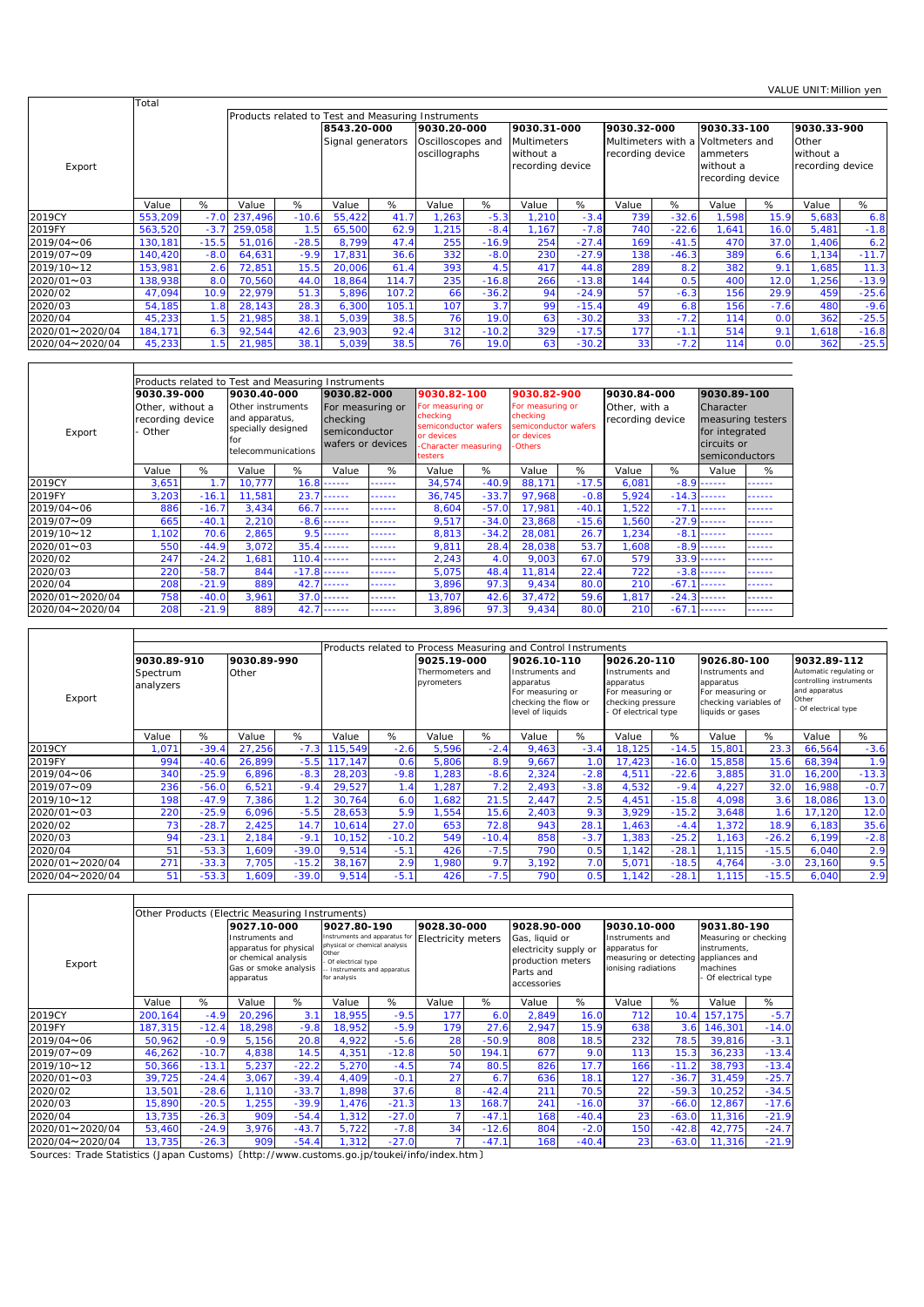

## Trade Statistics data(Import) :Electric Measuring Instruments

Sources: Trade Statistics (Japan Customs) 〔http://www.customs.go.jp/toukei/info/index.htm〕